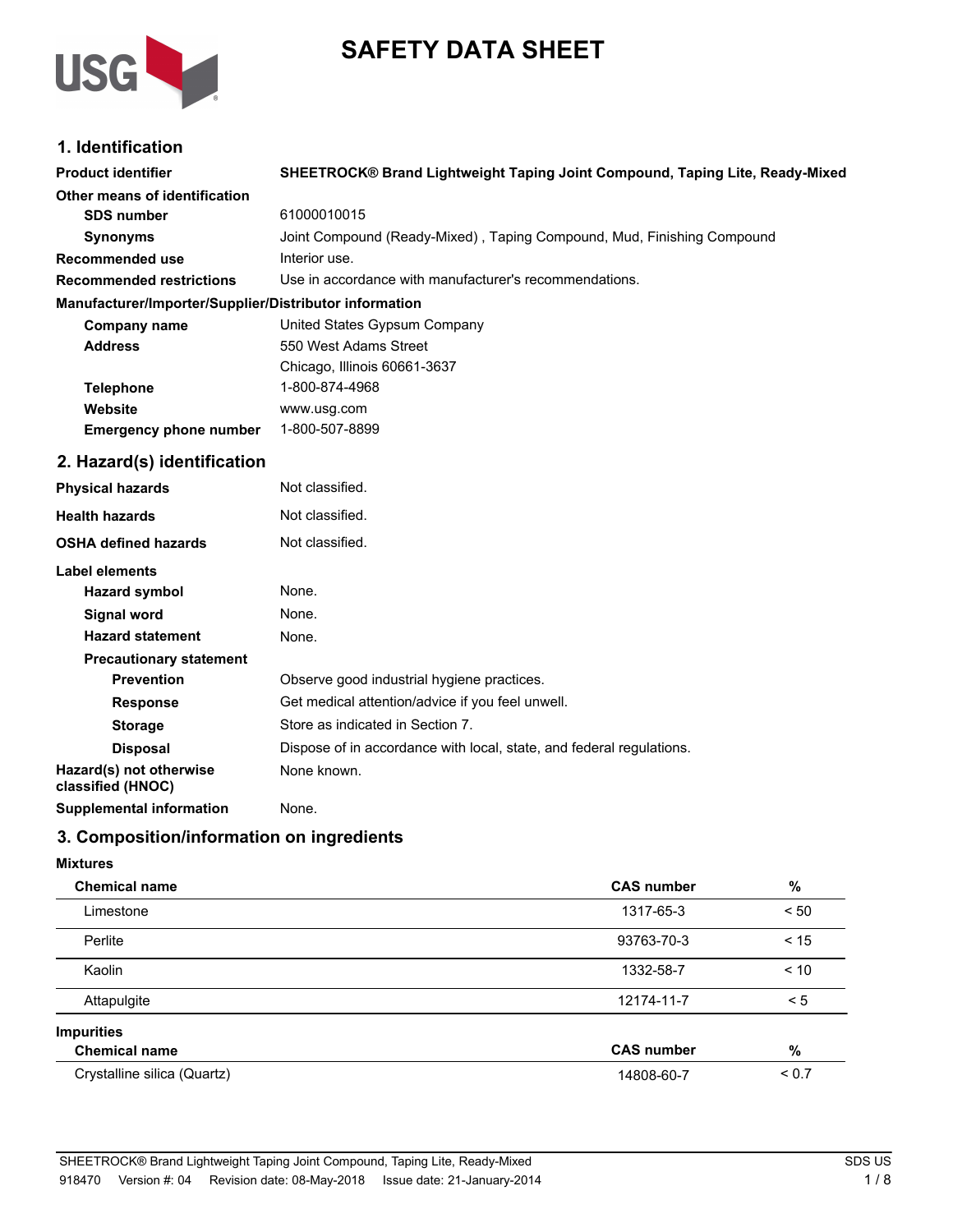All concentrations are in percent by weight. Raw materials in this product contain respirable crystalline silica as an impurity. The weight percent of respirable crystalline silica found in this product is < 0.7%. The OSHA PEL for respirable crystalline silica has been lowered to 0.05 mg/m3, effective June 23, 2016 with compliance dates of June 23, 2017 for construction and June 23, 2018 for general industry. Testing of this product and its constituents suggests that under normal conditions the expected use of this product will not result in exposure to respirable crystalline silica that exceeds the OSHA PEL. However, actual exposures to respirable crystalline silica on a given jobsite must be determined by workplace hygiene testing. **Composition comments 4. First-aid measures** Dust irritates the respiratory system, and may cause coughing and difficulties in breathing. Move injured person into fresh air and keep person calm under observation. Get medical attention if symptoms persist. **Inhalation** Contact with dust: Rinse area with plenty of water. Get medical attention if irritation develops or persists. **Skin contact** Dust in the eyes: Do not rub eyes. Flush thoroughly with water. If irritation occurs, get medical assistance. **Eye contact Ingestion** Rinse mouth. Get medical attention if symptoms occur. Dust may irritate eyes and mucous membranes of the nose, throat and upper respiratory system causing sneezing and/or coughing. May cause allergic skin disorders in sensitive individuals. **Most important symptoms/effects, acute and delayed Indication of immediate** Provide general supportive measures and treat symptomatically. **medical attention and special treatment needed General information** Ensure that medical personnel are aware of the material(s) involved.

# **5. Fire-fighting measures**

| Suitable extinguishing media                                     | Use fire-extinguishing media appropriate for surrounding materials.                                                                                                                                                       |  |  |
|------------------------------------------------------------------|---------------------------------------------------------------------------------------------------------------------------------------------------------------------------------------------------------------------------|--|--|
| Unsuitable extinguishing<br>media                                | Not applicable.                                                                                                                                                                                                           |  |  |
| Specific hazards arising from<br>the chemical                    | Not a fire hazard.                                                                                                                                                                                                        |  |  |
| Special protective equipment<br>and precautions for firefighters | Selection of respiratory protection for firefighting: follow the general fire precautions indicated in<br>the workplace. Self-contained breathing apparatus and full protective clothing must be worn in<br>case of fire. |  |  |
| <b>Fire fighting</b><br>equipment/instructions                   | Use standard firefighting procedures and consider the hazards of other involved materials.                                                                                                                                |  |  |
| <b>Specific methods</b>                                          | Cool material exposed to heat with water spray and remove it if no risk is involved.                                                                                                                                      |  |  |
| <b>General fire hazards</b>                                      | No unusual fire or explosion hazards noted.                                                                                                                                                                               |  |  |

## **6. Accidental release measures**

| <b>Personal precautions,</b><br>protective equipment and<br>emergency procedures | See Section 8 of the SDS for Personal Protective Equipment.                                                                                                                                                                                                   |  |
|----------------------------------------------------------------------------------|---------------------------------------------------------------------------------------------------------------------------------------------------------------------------------------------------------------------------------------------------------------|--|
| <b>Methods and materials for</b><br>containment and cleaning up                  | Large Spills: Scoop spilled materials and recover as much of the product as possible for use. If<br>spillage is unrecoverable dispose according to local, state, and federal regulations.                                                                     |  |
|                                                                                  | Small Spills: Wipe up with absorbent material (e.g. cloth, fleece). Clean surface thoroughly to<br>remove residual contamination.                                                                                                                             |  |
| <b>Environmental precautions</b>                                                 | Avoid discharge to drains, sewers, and other water systems.                                                                                                                                                                                                   |  |
| 7. Handling and storage                                                          |                                                                                                                                                                                                                                                               |  |
| <b>Precautions for safe handling</b>                                             | Avoid inhalation of dust and contact with skin and eyes. Minimize dust generation and<br>accumulation. In case of insufficient ventilation, wear suitable respiratory equipment. Observe<br>good industrial hygiene practices. Use proper lifting techniques. |  |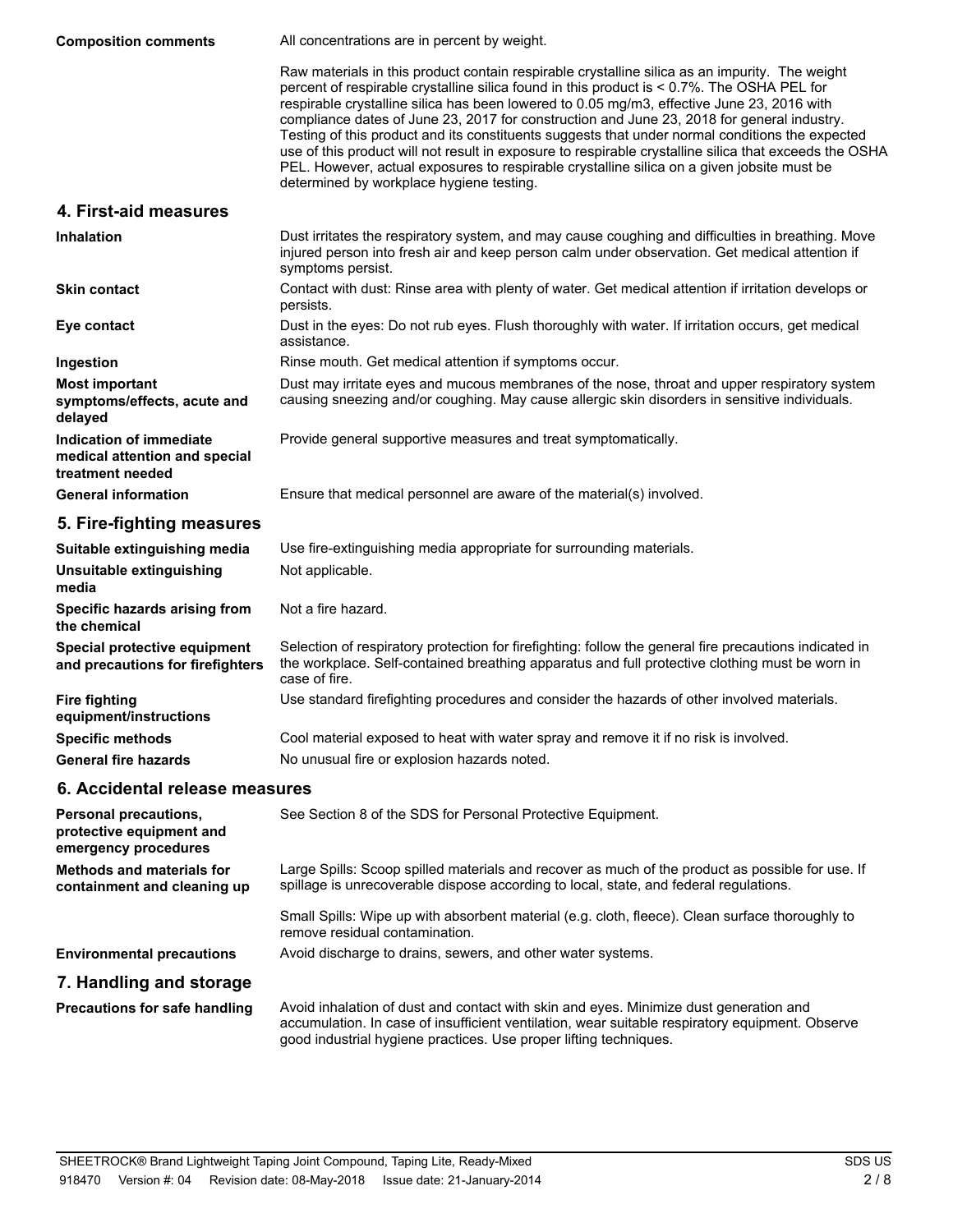**Conditions for safe storage, including any incompatibilities**

Store in a cool, dry, well-ventilated place. Store in a closed container away from incompatible materials. Protect from moisture. Keep away from heat. Do not use if material has spoiled, i.e., there is a moldy appearance or an unpleasant odor. Keep containers closed when not in use.

Filled 4.5 gallon pails of joint compound may be stacked a maximum of 3 layers high on a standard 48 x 48 pallet (16 pails per layer, 3 layers high). Pallets may only be stacked a maximum of two high.

Filled cartons of joint compound may be stacked a maximum of 3 layers high on a standard 42 x 42 or 42 x 48 pallet (16 pails per layer, 3 layers high). Pallets may only be stacked a maximum of two high.

#### **8. Exposure controls/personal protection**

#### **Occupational exposure limits**

#### **US. OSHA Specifically Regulated Substances (29 CFR 1910.1001-1053)**

| <b>Impurities</b>                                                 | <b>Type</b> | <b>Value</b>      |                      |
|-------------------------------------------------------------------|-------------|-------------------|----------------------|
| Crystalline silica (Quartz)<br>(CAS 14808-60-7)                   | <b>TWA</b>  | $0.05$ mg/m $3$   |                      |
| US. OSHA Table Z-1 Limits for Air Contaminants (29 CFR 1910.1000) |             |                   |                      |
| <b>Components</b>                                                 | <b>Type</b> | <b>Value</b>      | Form                 |
| Kaolin (CAS 1332-58-7)                                            | PEL         | $5$ mg/m $3$      | Respirable fraction. |
|                                                                   |             | 15 mg/m3          | Total dust.          |
| Limestone (CAS 1317-65-3)                                         | PEL         | $5$ mg/m $3$      | Respirable fraction. |
|                                                                   |             | $15 \text{ mg/m}$ | Total dust.          |
| US. OSHA Table Z-3 (29 CFR 1910.1000)                             |             |                   |                      |
| <b>Components</b>                                                 | <b>Type</b> | <b>Value</b>      | Form                 |
| Kaolin (CAS 1332-58-7)                                            | <b>TWA</b>  | $5$ mg/m $3$      | Respirable fraction. |
|                                                                   |             | 15 mg/m3          | Total dust.          |
|                                                                   |             | 50 mppcf          | Total dust.          |
|                                                                   |             | 15 mppcf          | Respirable fraction. |
| Perlite (CAS 93763-70-3)                                          | <b>TWA</b>  | $5$ mg/m $3$      | Respirable fraction. |
|                                                                   |             | 15 mg/m3          | Total dust.          |
|                                                                   |             | 50 mppcf          | Total dust.          |
|                                                                   |             | 15 mppcf          | Respirable fraction. |
| <b>Impurities</b>                                                 | <b>Type</b> | <b>Value</b>      | Form                 |
| Crystalline silica (Quartz)<br>(CAS 14808-60-7)                   | <b>TWA</b>  | $0.1$ mg/m $3$    | Respirable.          |
|                                                                   |             | 2.4 mppcf         | Respirable.          |
| <b>US. ACGIH Threshold Limit Values</b>                           |             |                   |                      |
| <b>Components</b>                                                 | <b>Type</b> | <b>Value</b>      | Form                 |
| Kaolin (CAS 1332-58-7)                                            | <b>TWA</b>  | $2$ mg/m $3$      | Respirable fraction. |
| <b>Impurities</b>                                                 | <b>Type</b> | <b>Value</b>      | Form                 |
| Crystalline silica (Quartz)<br>(CAS 14808-60-7)                   | <b>TWA</b>  | $0.025$ mg/m $3$  | Respirable fraction. |
| US. NIOSH: Pocket Guide to Chemical Hazards                       |             |                   |                      |
| <b>Components</b>                                                 | <b>Type</b> | <b>Value</b>      | Form                 |
| Kaolin (CAS 1332-58-7)                                            | <b>TWA</b>  | $5$ mg/m $3$      | Respirable.          |
|                                                                   |             | 10 mg/m3          | Total                |
| Limestone (CAS 1317-65-3)                                         | <b>TWA</b>  | $5$ mg/m $3$      | Respirable.          |
|                                                                   |             | 10 mg/m3          | Total                |
| Perlite (CAS 93763-70-3)                                          | <b>TWA</b>  | $5$ mg/m $3$      | Respirable.          |
|                                                                   |             | 10 mg/m3          | Total                |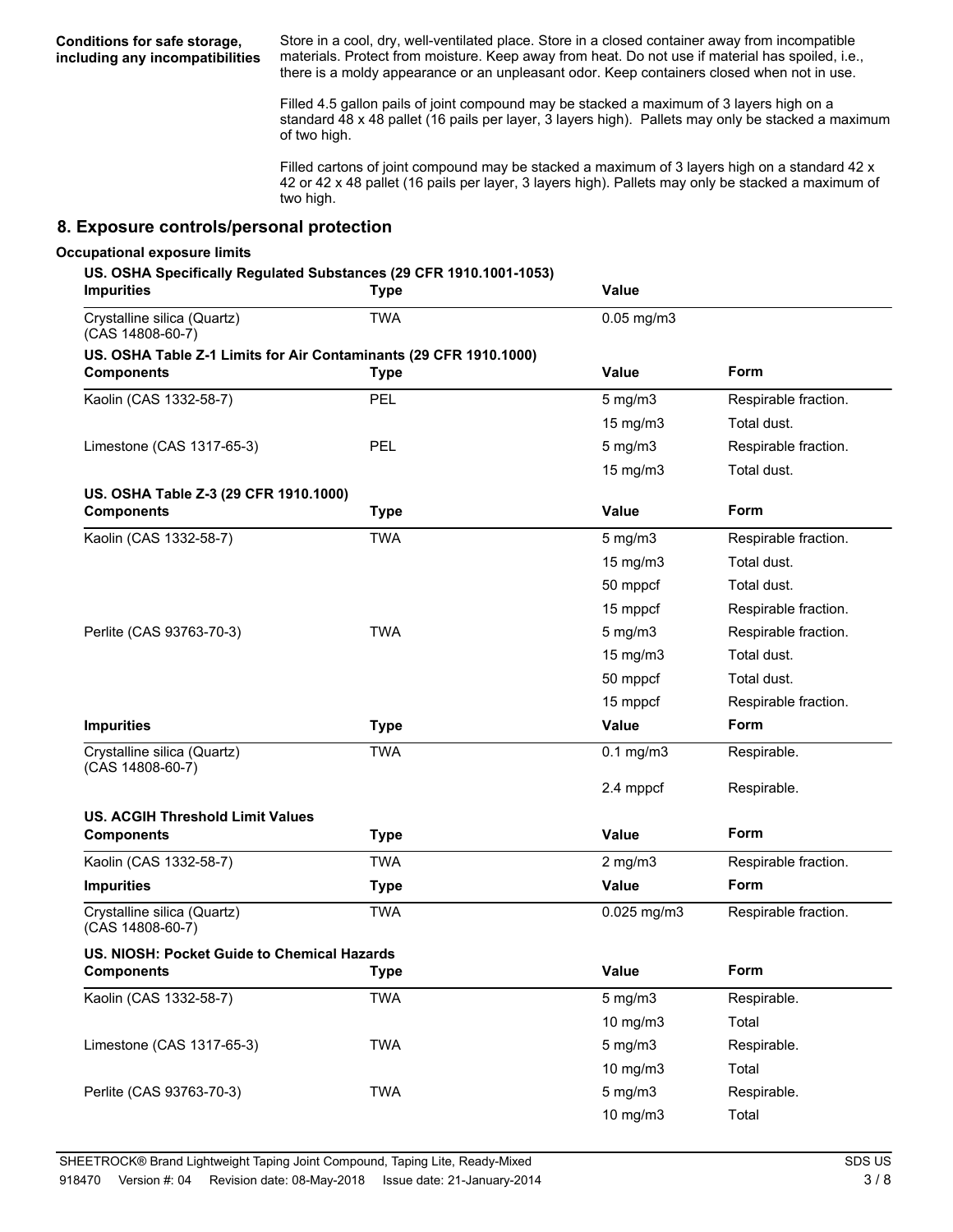| US. NIOSH: Pocket Guide to Chemical Hazards     |                                                                                                                                                                                                                                                                                                                                                                                                                                                                                                                                                                                                                                                                                                          |                                                            |                  |  |
|-------------------------------------------------|----------------------------------------------------------------------------------------------------------------------------------------------------------------------------------------------------------------------------------------------------------------------------------------------------------------------------------------------------------------------------------------------------------------------------------------------------------------------------------------------------------------------------------------------------------------------------------------------------------------------------------------------------------------------------------------------------------|------------------------------------------------------------|------------------|--|
| <b>Impurities</b>                               | Type                                                                                                                                                                                                                                                                                                                                                                                                                                                                                                                                                                                                                                                                                                     | Value                                                      | Form             |  |
| Crystalline silica (Quartz)<br>(CAS 14808-60-7) | TWA                                                                                                                                                                                                                                                                                                                                                                                                                                                                                                                                                                                                                                                                                                      | $0.05$ mg/m $3$                                            | Respirable dust. |  |
| <b>Biological limit values</b>                  |                                                                                                                                                                                                                                                                                                                                                                                                                                                                                                                                                                                                                                                                                                          | No biological exposure limits noted for the ingredient(s). |                  |  |
| Appropriate engineering<br>controls             | Provide sufficient ventilation for operations causing dust formation. Observe occupational<br>exposure limits and minimize the risk of exposure.                                                                                                                                                                                                                                                                                                                                                                                                                                                                                                                                                         |                                                            |                  |  |
|                                                 | Individual protection measures, such as personal protective equipment                                                                                                                                                                                                                                                                                                                                                                                                                                                                                                                                                                                                                                    |                                                            |                  |  |
| <b>Eye/face protection</b>                      | Wear approved safety goggles.                                                                                                                                                                                                                                                                                                                                                                                                                                                                                                                                                                                                                                                                            |                                                            |                  |  |
| <b>Skin protection</b>                          |                                                                                                                                                                                                                                                                                                                                                                                                                                                                                                                                                                                                                                                                                                          |                                                            |                  |  |
| <b>Hand protection</b>                          | It is a good industrial hygiene practice to minimize skin contact. For prolonged or repeated skin<br>contact use suitable protective gloves.                                                                                                                                                                                                                                                                                                                                                                                                                                                                                                                                                             |                                                            |                  |  |
| <b>Skin protection</b>                          |                                                                                                                                                                                                                                                                                                                                                                                                                                                                                                                                                                                                                                                                                                          |                                                            |                  |  |
| Other                                           | Normal work clothing (long sleeved shirts and long pants) is recommended.                                                                                                                                                                                                                                                                                                                                                                                                                                                                                                                                                                                                                                |                                                            |                  |  |
| <b>Respiratory protection</b>                   | If engineering controls do not maintain airborne concentrations below recommended exposure<br>limits (where applicable) or to an acceptable level (in countries where exposure limits have not<br>been established), an approved respirator must be worn. Use a NIOSH/MSHA approved air<br>purifying respirator as needed to control exposure. Consult with respirator manufacturer to<br>determine respirator selection, use, and limitations. Use positive pressure, air-supplied respirator<br>for uncontrolled releases or when air purifying respirator limitations may be exceeded. Follow<br>respirator protection program requirements (OSHA 1910.134 and ANSI Z88.2) for all respirator<br>use. |                                                            |                  |  |
| <b>Thermal hazards</b>                          | None.                                                                                                                                                                                                                                                                                                                                                                                                                                                                                                                                                                                                                                                                                                    |                                                            |                  |  |
| <b>General hygiene</b><br>considerations        | Always observe good personal hygiene measures, such as washing after handling the material<br>and before eating, drinking, and/or smoking. Routinely wash work clothing and protective<br>equipment separately from regular wash. Observe any medical surveillance requirements.                                                                                                                                                                                                                                                                                                                                                                                                                         |                                                            |                  |  |

# **9. Physical and chemical properties**

| <b>Appearance</b>                                 |                   |
|---------------------------------------------------|-------------------|
| <b>Physical state</b>                             | Semi-solid.       |
| Form                                              | Paste.            |
| Color                                             | Off-white.        |
| Odor                                              | Low to no odor.   |
| <b>Odor threshold</b>                             | Not applicable.   |
| рH                                                | $7.5 - 9.9$       |
| Melting point/freezing point                      | Not applicable.   |
| Initial boiling point and boiling<br>range        | 212 °F (100 °C)   |
| <b>Flash point</b>                                | Not applicable.   |
| <b>Evaporation rate</b>                           | Not applicable.   |
| Flammability (solid, gas)                         | Not applicable.   |
| Upper/lower flammability or explosive limits      |                   |
| <b>Flammability limit - lower</b><br>(%)          | Not applicable.   |
| <b>Flammability limit - upper</b><br>(%)          | Not applicable.   |
| Explosive limit - lower (%)                       | Not applicable.   |
| Explosive limit - upper (%)                       | Not applicable.   |
| Vapor pressure                                    | Not applicable.   |
| Vapor density                                     | Not applicable.   |
| <b>Relative density</b>                           | 1 - 1.3 (H2O=1)   |
| Solubility(ies)                                   |                   |
| <b>Solubility (water)</b>                         | Soluble in water. |
| <b>Partition coefficient</b><br>(n-octanol/water) | Not applicable.   |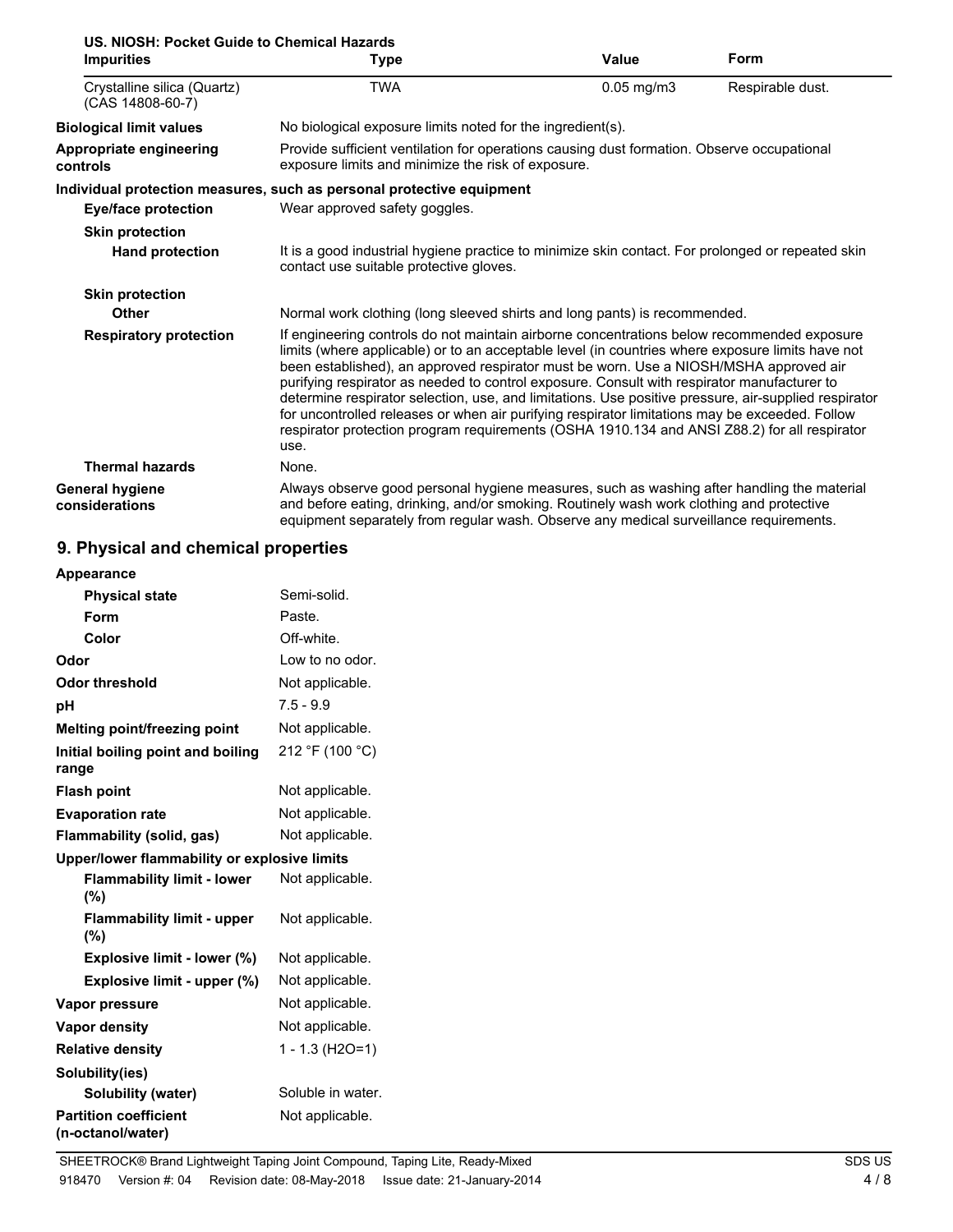| <b>Auto-ignition temperature</b> | Not applicable. |
|----------------------------------|-----------------|
| Decomposition temperature        | Not applicable. |
| <b>Viscosity</b>                 | Not applicable. |
| <b>Other information</b>         |                 |
| <b>Bulk density</b>              | 8.3 - 11 lb/gal |
| VOC                              | 4 g/l           |

# **10. Stability and reactivity**

| <b>Reactivity</b>                            | The product is stable and non-reactive under normal conditions of use, storage and transport.           |  |  |
|----------------------------------------------|---------------------------------------------------------------------------------------------------------|--|--|
| <b>Chemical stability</b>                    | Material is stable under normal conditions.                                                             |  |  |
| <b>Possibility of hazardous</b><br>reactions | Hazardous polymerization does not occur.                                                                |  |  |
| <b>Conditions to avoid</b>                   | None known.                                                                                             |  |  |
| Incompatible materials                       | None known.                                                                                             |  |  |
| <b>Hazardous decomposition</b><br>products   | Above 1472°F (800°C) limestone (CaCO3) can decompose to lime (CaO) and release carbon<br>dioxide (CO2). |  |  |

# **11. Toxicological information**

# **Information on likely routes of exposure**

| <b>Inhalation</b>                                                                  | Airborne dust may irritate throat and upper respiratory system causing coughing.                                                  |  |  |
|------------------------------------------------------------------------------------|-----------------------------------------------------------------------------------------------------------------------------------|--|--|
| <b>Skin contact</b>                                                                | May cause allergic skin reactions especially in individuals with pre-existing skin disease such as<br>eczema. (See Section 16).   |  |  |
| Eye contact                                                                        | Airborne dust may cause mechanical eye irritation.                                                                                |  |  |
| Ingestion                                                                          | May cause discomfort if swallowed.                                                                                                |  |  |
| Symptoms related to the<br>physical, chemical and<br>toxicological characteristics | Dust may irritate eyes and mucous membranes of the nose, throat and upper respiratory system<br>causing sneezing and/or coughing. |  |  |

#### **Information on toxicological effects**

| Not expected to be a hazard under normal conditions of intended use.<br><b>Acute toxicity</b> |                                                                                                                                                                                                         |                                                                               |  |  |
|-----------------------------------------------------------------------------------------------|---------------------------------------------------------------------------------------------------------------------------------------------------------------------------------------------------------|-------------------------------------------------------------------------------|--|--|
| <b>Components</b>                                                                             | <b>Species</b><br><b>Test Results</b>                                                                                                                                                                   |                                                                               |  |  |
| Kaolin (CAS 1332-58-7)                                                                        |                                                                                                                                                                                                         |                                                                               |  |  |
| Acute                                                                                         |                                                                                                                                                                                                         |                                                                               |  |  |
| <b>Dermal</b>                                                                                 |                                                                                                                                                                                                         |                                                                               |  |  |
| LD50                                                                                          | Rat                                                                                                                                                                                                     | > 5000 mg/kg                                                                  |  |  |
| <b>Inhalation</b>                                                                             |                                                                                                                                                                                                         |                                                                               |  |  |
| <b>LC50</b>                                                                                   | Rat                                                                                                                                                                                                     | $> 2$ mg/l, 4 Hours                                                           |  |  |
| Oral                                                                                          |                                                                                                                                                                                                         |                                                                               |  |  |
| LD50                                                                                          | Rat                                                                                                                                                                                                     | > 5000 mg/kg                                                                  |  |  |
| <b>Skin corrosion/irritation</b>                                                              |                                                                                                                                                                                                         | Prolonged or repeated skin contact may cause drying, cracking, or irritation. |  |  |
| Serious eye damage/eye<br>irritation                                                          | Direct contact with eyes may cause temporary irritation.                                                                                                                                                |                                                                               |  |  |
| Respiratory or skin sensitization                                                             |                                                                                                                                                                                                         |                                                                               |  |  |
| <b>Respiratory sensitization</b>                                                              | Not a respiratory sensitizer.                                                                                                                                                                           |                                                                               |  |  |
| <b>Skin sensitization</b>                                                                     | The product contains a small amount of sensitizing substance which may provoke an allergic<br>reaction among sensitive individuals after repeated contact.<br>For detailed information, see section 16. |                                                                               |  |  |
| <b>Germ cell mutagenicity</b>                                                                 | Data does not suggest that this product or any components present at greater than 0.1% are<br>mutagenic or genotoxic.                                                                                   |                                                                               |  |  |
| Carcinogenicity                                                                               | This product is not expected to increase the risk of cancer. Occupational exposure to respirable<br>dust and respirable crystalline silica should be monitored and controlled.                          |                                                                               |  |  |
| <b>IARC Monographs. Overall Evaluation of Carcinogenicity</b>                                 |                                                                                                                                                                                                         |                                                                               |  |  |
| Crystalline silica (Quartz) (CAS 14808-60-7)                                                  |                                                                                                                                                                                                         | 1 Carcinogenic to humans.                                                     |  |  |
| <b>NTP Report on Carcinogens</b>                                                              |                                                                                                                                                                                                         |                                                                               |  |  |
| Crystalline silica (Quartz) (CAS 14808-60-7)                                                  |                                                                                                                                                                                                         | Known To Be Human Carcinogen.                                                 |  |  |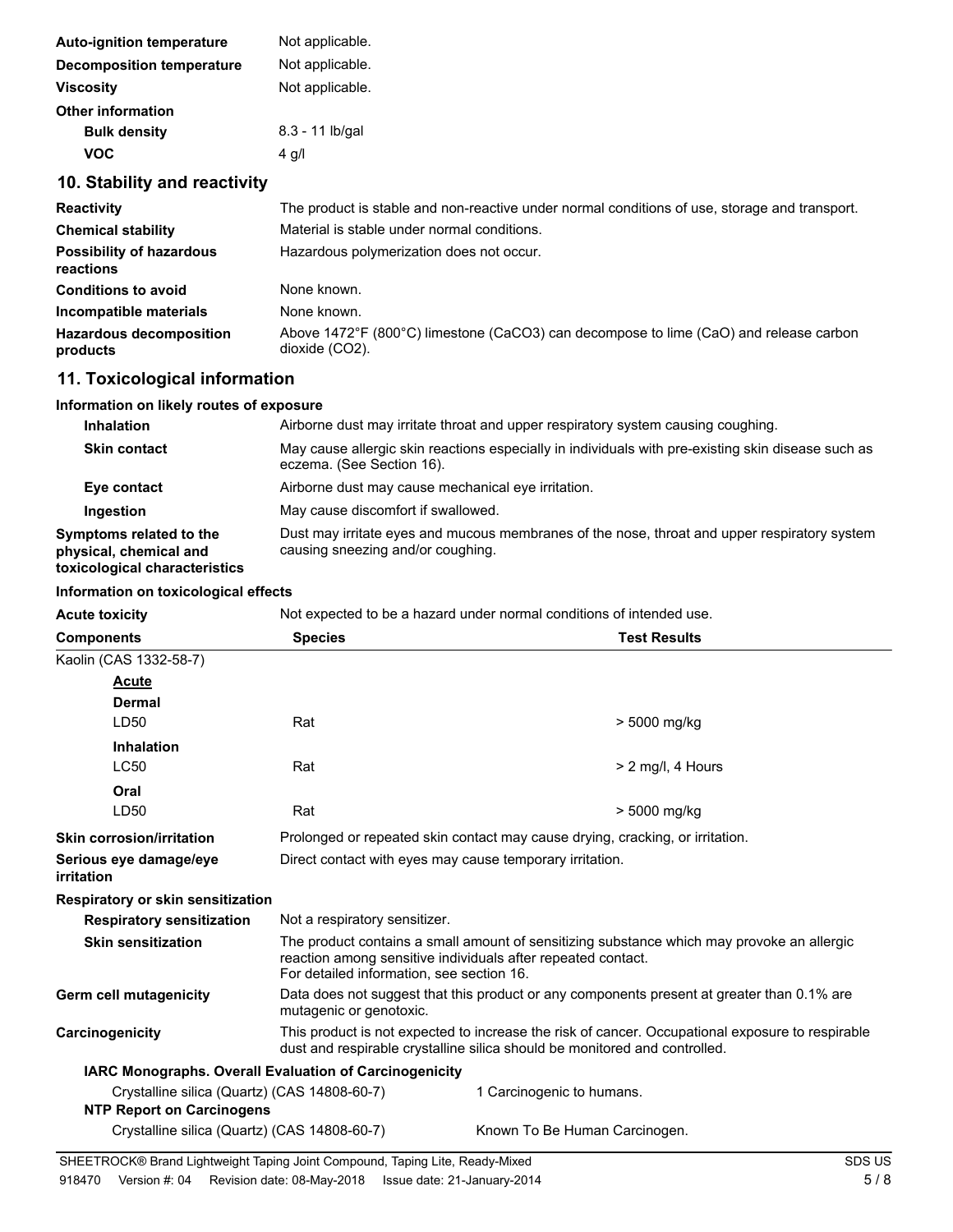|                                                       | OSHA Specifically Regulated Substances (29 CFR 1910.1001-1053)                          |  |
|-------------------------------------------------------|-----------------------------------------------------------------------------------------|--|
| Crystalline silica (Quartz) (CAS 14808-60-7)          | Cancer                                                                                  |  |
| <b>Reproductive toxicity</b>                          | Not expected to be a reproductive hazard.                                               |  |
| Specific target organ toxicity -<br>single exposure   | No data available, but none expected.                                                   |  |
| Specific target organ toxicity -<br>repeated exposure | Not classified.                                                                         |  |
| <b>Aspiration hazard</b>                              | Not an aspiration hazard.                                                               |  |
| <b>Chronic effects</b>                                | Prolonged exposure may cause chronic effects. For detailed information, see section 16. |  |

# **12. Ecological information**

**Ecotoxicity**

The product is not classified as environmentally hazardous. However, this does not exclude the possibility that large or frequent spills can have a harmful or damaging effect on the environment.

| <b>Components</b>                |                                  | <b>Species</b> | <b>Test Results</b>   |
|----------------------------------|----------------------------------|----------------|-----------------------|
| Kaolin (CAS 1332-58-7)           |                                  |                |                       |
| <b>Aquatic</b>                   |                                  |                |                       |
| Acute                            |                                  |                |                       |
| Crustacea                        | LC50                             | Daphnia magna  | $> 1.1$ g/l, 48 Hours |
| Persistence and degradability    | No data available.               |                |                       |
| <b>Bioaccumulative potential</b> | Bioaccumulation is not expected. |                |                       |
| Mobility in soil                 | No data available.               |                |                       |
| Other adverse effects            | None expected.                   |                |                       |

## **13. Disposal considerations**

| <b>Disposal instructions</b>             | Dispose in accordance with applicable federal, state, and local regulations. Recycle responsibly. |
|------------------------------------------|---------------------------------------------------------------------------------------------------|
| Local disposal regulations               | Dispose of in accordance with local regulations.                                                  |
| Hazardous waste code                     | Not regulated.                                                                                    |
| Waste from residues / unused<br>products | Dispose of in accordance with local regulations.                                                  |
| Contaminated packaging                   | Dispose of in accordance with local regulations.                                                  |

# **14. Transport information**

#### **DOT**

Not regulated as dangerous goods.

#### **IATA**

Not regulated as dangerous goods.

#### **IMDG**

Not regulated as dangerous goods.

**Transport in bulk according to** Not applicable. **Annex II of MARPOL 73/78 and the IBC Code**

## **15. Regulatory information**

This product is not known to be a "Hazardous Chemical" as defined by the OSHA Hazard Communication Standard, 29 CFR 1910.1200. **US federal regulations**

> All components of this product are in compliance with the listing Requirements of the U.S. Toxic Substances Control Act (TSCA) Chemical Substance Inventory.

| TSCA Section 12(b) Export Notification (40 CFR 707, Subpt. D)  |        |
|----------------------------------------------------------------|--------|
| Not regulated.                                                 |        |
| <b>CERCLA Hazardous Substance List (40 CFR 302.4)</b>          |        |
| Not listed.                                                    |        |
| <b>SARA 304 Emergency release notification</b>                 |        |
| Not regulated.                                                 |        |
| OSHA Specifically Regulated Substances (29 CFR 1910.1001-1053) |        |
| Crystalline silica (Quartz) (CAS 14808-60-7)                   | Cancer |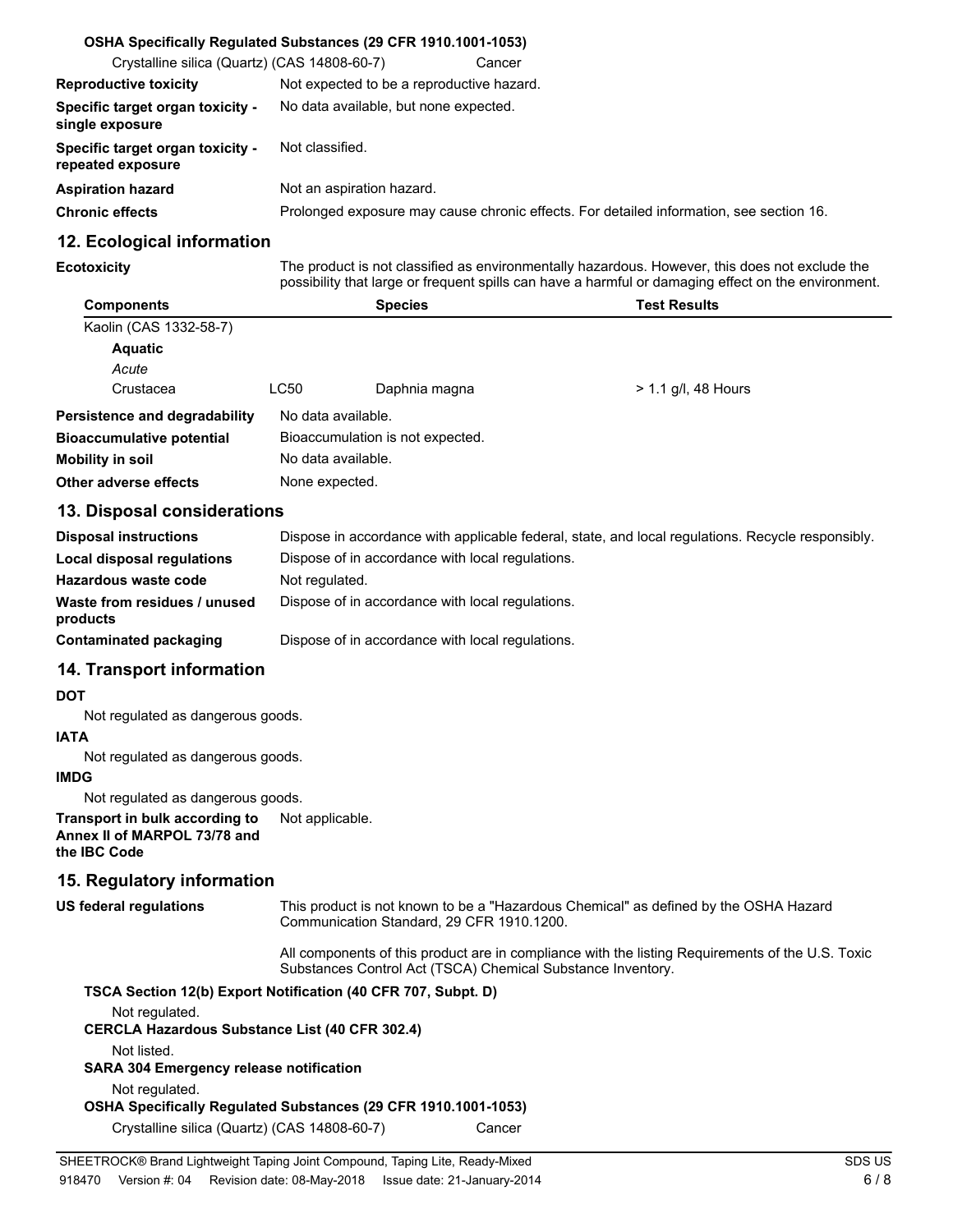#### lung effects immune system effects kidney effects

#### **Superfund Amendments and Reauthorization Act of 1986 (SARA)**

#### **SARA 302 Extremely hazardous substance**

Not listed.

**SARA 311/312 Hazardous** No

**chemical**

**SARA 313 (TRI reporting)**

Not regulated.

#### **Other federal regulations**

#### **Clean Air Act (CAA) Section 112 Hazardous Air Pollutants (HAPs) List**

Not regulated.

#### **Clean Air Act (CAA) Section 112(r) Accidental Release Prevention (40 CFR 68.130)**

Not regulated.

**Safe Drinking Water Act** Not regulated. **(SDWA)**

#### **US state regulations**

#### **US. Massachusetts RTK - Substance List**

Crystalline silica (Quartz) (CAS 14808-60-7) Kaolin (CAS 1332-58-7) Limestone (CAS 1317-65-3) Perlite (CAS 93763-70-3)

#### **US. New Jersey Worker and Community Right-to-Know Act**

Crystalline silica (Quartz) (CAS 14808-60-7) Kaolin (CAS 1332-58-7) Limestone (CAS 1317-65-3) Perlite (CAS 93763-70-3)

#### **US. Pennsylvania Worker and Community Right-to-Know Law**

Crystalline silica (Quartz) (CAS 14808-60-7) Kaolin (CAS 1332-58-7) Limestone (CAS 1317-65-3) Perlite (CAS 93763-70-3)

#### **US. Rhode Island RTK**

Crystalline silica (Quartz) (CAS 14808-60-7) Kaolin (CAS 1332-58-7) Limestone (CAS 1317-65-3)

#### **California Proposition 65**



**WARNING:** This product can expose you to chemicals including Attapulgite, which is known to the State of California to cause cancer. For more information go to www.P65Warnings.ca.gov.

#### **California Proposition 65 - CRT: Listed date/Carcinogenic substance**

Crystalline silica (Quartz) (CAS 14808-60-7) Listed: October 1, 1988

**US. California. Candidate Chemicals List. Safer Consumer Products Regulations (Cal. Code Regs, tit. 22, 69502.3, subd. (a))**

Attapulgite (CAS 12174-11-7) Crystalline silica (Quartz) (CAS 14808-60-7)

## **16. Other information, including date of preparation or last revision**

| <b>Issue date</b>    | 21-January-2014 |
|----------------------|-----------------|
| <b>Revision date</b> | 08-May-2018     |
| <b>Version #</b>     | 04              |